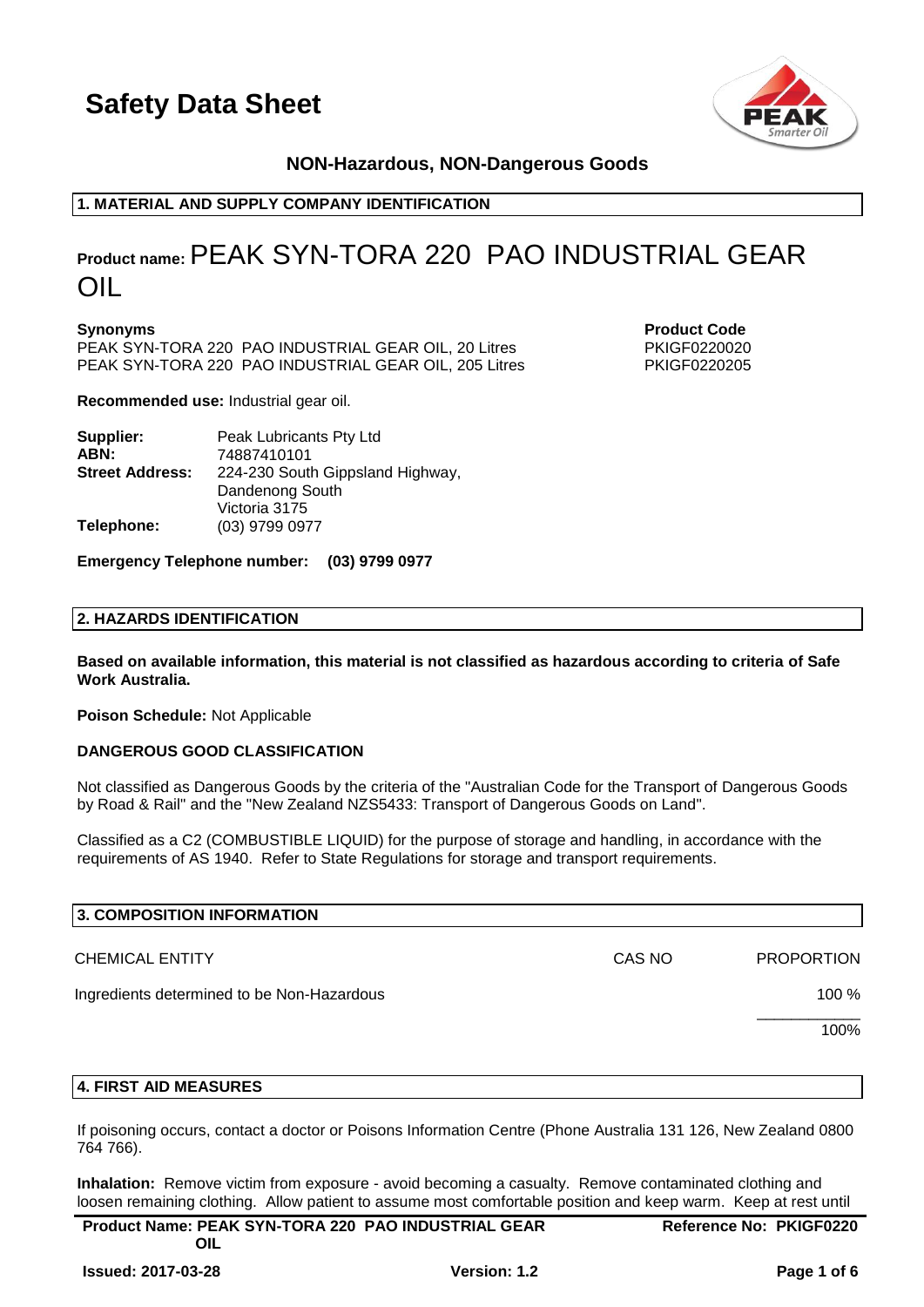

fully recovered. Seek medical advice if effects persist.

**Skin Contact:** If skin or hair contact occurs, remove contaminated clothing and flush skin and hair with running water. If swelling, redness, blistering or irritation occurs seek medical assistance.

**Eye contact:** If in eyes wash out immediately with water. In all cases of eye contamination it is a sensible precaution to seek medical advice.

**Ingestion:** Rinse mouth with water. If swallowed, do NOT induce vomiting. Give a glass of water to drink. Never give anything by the mouth to an unconscious patient. If vomiting occurs give further water. Seek medical advice.

**PPE for First Aiders:** Wear safety shoes, overalls, gloves, safety glasses. Available information suggests that gloves made from nitrile rubber should be suitable for intermittent contact. However, due to variations in glove construction and local conditions, the user should make a final assessment. Always wash hands before smoking, eating, drinking or using the toilet. Wash contaminated clothing and other protective equipment before storing or re-using.

**Notes to physician:** Treat symptomatically.

#### **5. FIRE FIGHTING MEASURES**

**Hazchem Code:** Not applicable.

**Suitable extinguishing media:** If material is involved in a fire use water fog (or if unavailable fine water spray), alcohol resistant foam, standard foam, dry agent (carbon dioxide, dry chemical powder).

**Specific hazards: Combustible liquid.** 

**Fire fighting further advice:** On burning or decomposing may emit toxic fumes. Fire fighters to wear selfcontained breathing apparatus and suitable protective clothing if risk of exposure to vapour or products of combustion or decomposition.

# **6. ACCIDENTAL RELEASE MEASURES**

#### **SMALL SPILLS**

Wear protective equipment to prevent skin and eye contamination. Avoid inhalation of vapours or dust. Wipe up with absorbent (clean rag or paper towels). Collect and seal in properly labelled containers or drums for disposal.

#### **LARGE SPILLS**

Clear area of all unprotected personnel. Slippery when spilt. Avoid accidents, clean up immediately. Wear protective equipment to prevent skin and eye contamination and the inhalation of vapours. Work up wind or increase ventilation. Contain - prevent run off into drains and waterways. Use absorbent (soil, sand or other inert material). Collect and seal in properly labelled containers or drums for disposal. If contamination of crops, sewers or waterways has occurred advise local emergency services.

#### **Dangerous Goods - Initial Emergency Response Guide No:** Not applicable

# **7. HANDLING AND STORAGE**

**Handling:** Avoid eye contact and repeated or prolonged skin contact. Avoid inhalation of vapour, mist or aerosols.

**Storage:** Store in a cool, dry, well-ventilated place and out of direct sunlight. Store away from foodstuffs. Store

**Product Name: PEAK SYN-TORA 220 PAO INDUSTRIAL GEAR OIL** 

**Reference No: PKIGF0220**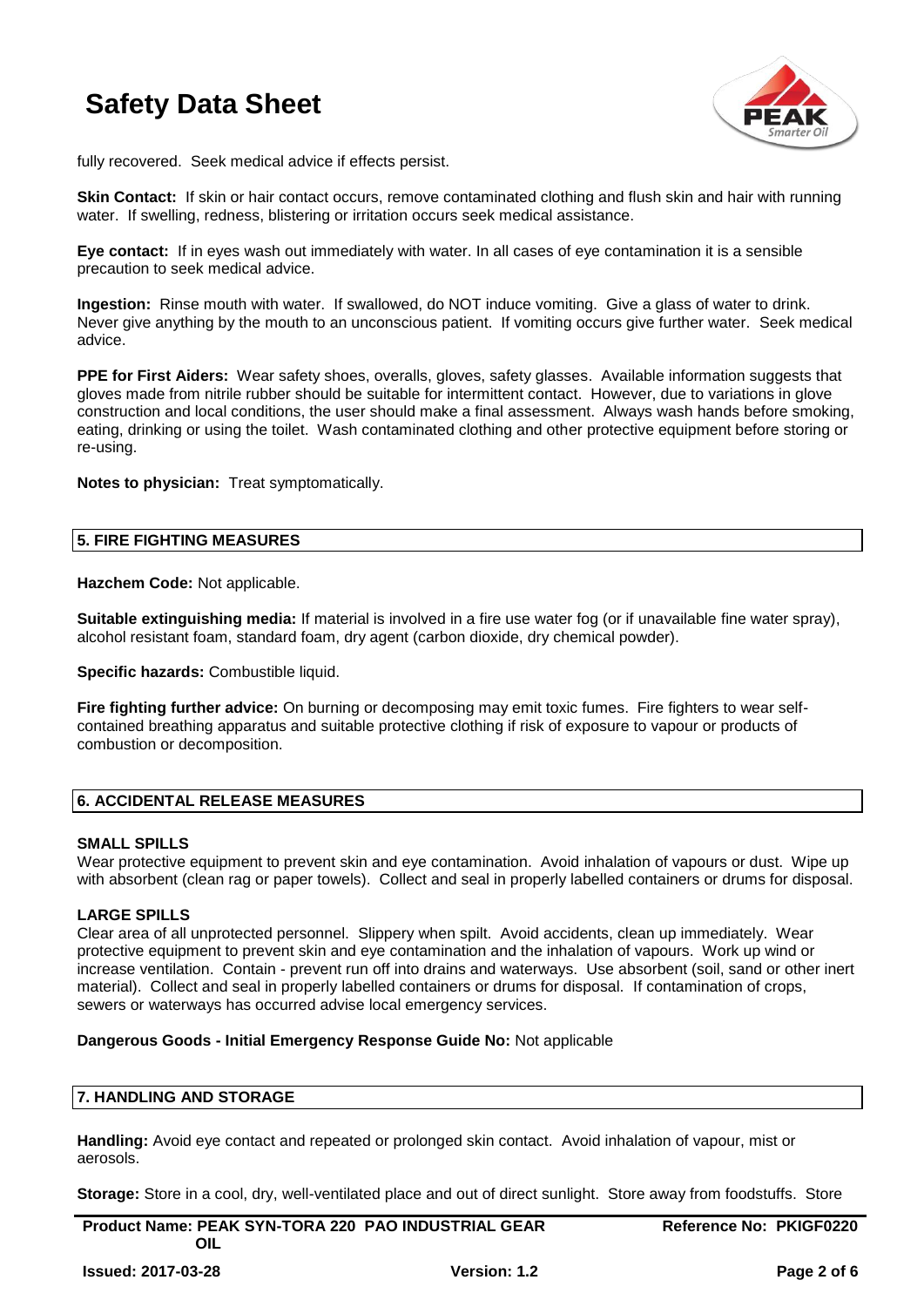

away from incompatible materials described in Section 10. Store away from sources of heat and/or ignition. Keep container standing upright. Keep containers closed when not in use - check regularly for leaks.

Classified as a C2 (COMBUSTIBLE LIQUID) for the purpose of storage and handling, in accordance with the requirements of AS 1940. Refer to State Regulations for storage and transport requirements.

# **8. EXPOSURE CONTROLS / PERSONAL PROTECTION**

**National occupational exposure limits:** No value assigned for this specific material by Safe Work Australia.

**Biological Limit Values:** As per the "National Model Regulations for the Control of Workplace Hazardous Substances (Safe Work Australia)" the ingredients in this material do not have a Biological Limit Allocated.

**Engineering Measures:** Natural ventilation should be adequate under normal use conditions.

**Personal Protection Equipment:** SAFETY SHOES, OVERALLS, GLOVES, SAFETY GLASSES.

Personal protective equipment (PPE) must be suitable for the nature of the work and any hazard associated with the work as identified by the risk assessment conducted.

Wear safety shoes, overalls, gloves, safety glasses. Available information suggests that gloves made from nitrile rubber should be suitable for intermittent contact. However, due to variations in glove construction and local conditions, the user should make a final assessment. Always wash hands before smoking, eating, drinking or using the toilet. Wash contaminated clothing and other protective equipment before storing or re-using.

**Hygiene measures:** Keep away from food, drink and animal feeding stuffs. When using do not eat, drink or smoke. Wash hands prior to eating, drinking or smoking. Avoid contact with clothing. Avoid eye contact and repeated or prolonged skin contact. Avoid inhalation of vapour, mist or aerosols. Ensure that eyewash stations and safety showers are close to the workstation location.

# **9. PHYSICAL AND CHEMICAL PROPERTIES**

| Form:<br>Colour:<br>Odour:                                                                                                                                                                                                                       | Liquid<br>Clear<br>Mild                                                          |                                                                                                                                                          |
|--------------------------------------------------------------------------------------------------------------------------------------------------------------------------------------------------------------------------------------------------|----------------------------------------------------------------------------------|----------------------------------------------------------------------------------------------------------------------------------------------------------|
| Solubility:<br><b>Specific Gravity:</b><br>Density:<br>Vapour Pressure (20 °C):<br>Flash Point (°C):<br>Flammability Limits (%):<br>Melting Point/Range (°C):<br>Pour Point/Range (°C):<br>Boiling Point/Range (°C):<br>pH:<br><b>Viscosity:</b> | <b>Relative Vapour Density (air=1):</b><br><b>Autoignition Temperature (°C):</b> | Insoluble in water<br>0.851<br>N Av<br>N Av<br>N App<br>>220<br>N AV - N Av<br>N Av<br>N Av<br>-35<br>> 260<br>N App<br>215.0 cSt @ 40 °C, 1 cSt @ 100°C |
|                                                                                                                                                                                                                                                  |                                                                                  |                                                                                                                                                          |

(Typical values only - consult specification sheet)  $N Av = Not available, N App = Not applicable$ 

#### **10. STABILITY AND REACTIVITY**

**Product Name: PEAK SYN-TORA 220 PAO INDUSTRIAL GEAR OIL** 

**Reference No: PKIGF0220**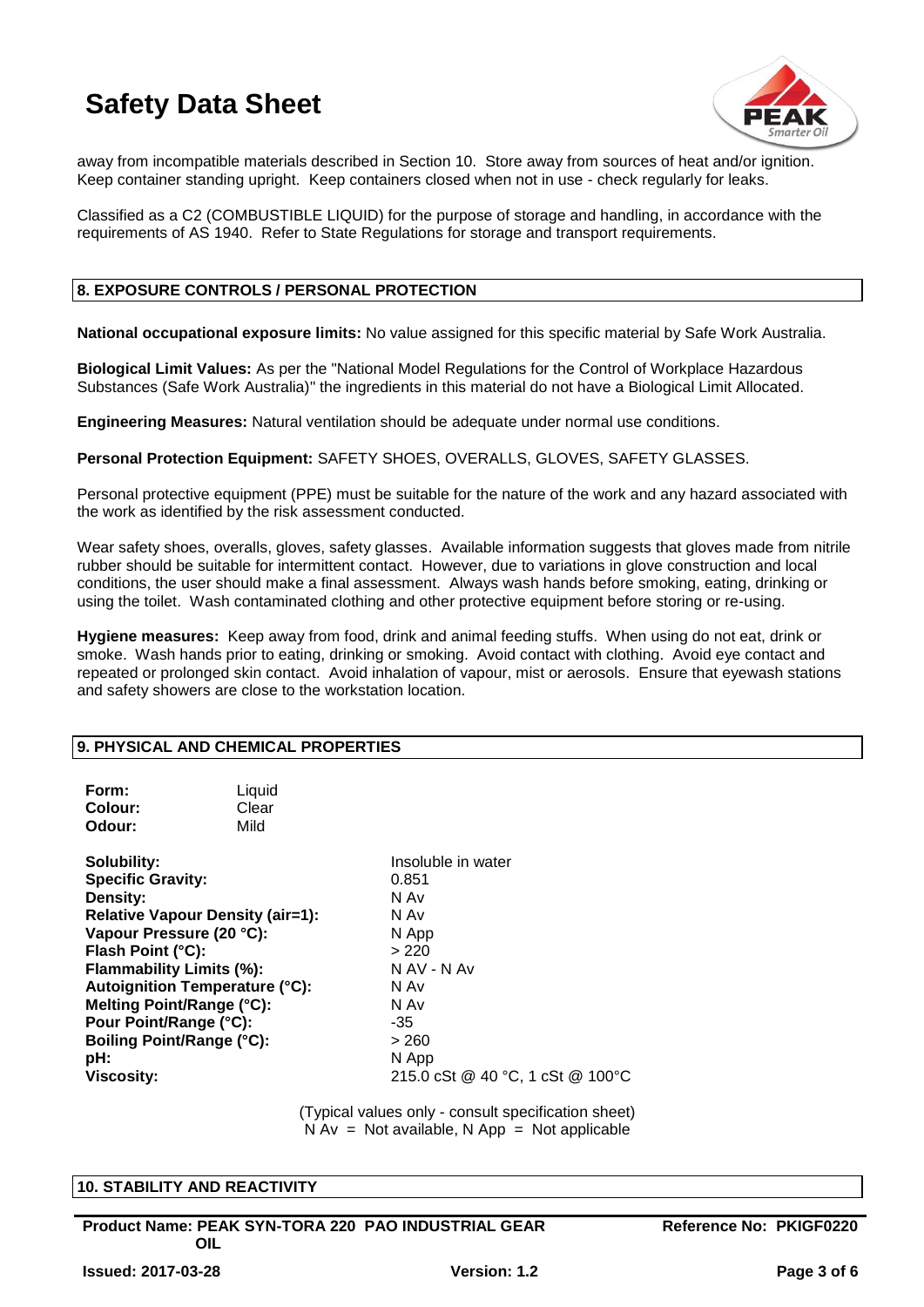

**Chemical stability:** This material is thermally stable when stored and used as directed.

**Conditions to avoid:** Elevated temperatures and sources of ignition.

**Incompatible materials:** Oxidising agents.

**Hazardous decomposition products:** Oxides of carbon and nitrogen, smoke and other toxic fumes.

**Hazardous reactions:** No known hazardous reactions.

#### **11. TOXICOLOGICAL INFORMATION**

No adverse health effects expected if the product is handled in accordance with this Safety Data Sheet and the product label. Symptoms or effects that may arise if the product is mishandled and overexposure occurs are:

#### **Acute Effects**

**Inhalation:** Material may be an irritant to mucous membranes and respiratory tract.

**Skin contact:** Contact with skin may result in irritation.

**Ingestion:** Swallowing can result in nausea, vomiting and irritation of the gastrointestinal tract.

**Eye contact:** May be an eye irritant.

#### **Acute toxicity**

**Inhalation:** This material has been classified as non-hazardous. Acute toxicity estimate (based on ingredients): LC50 > 20.0 mg/L for vapours or LC50 > 5.0 mg/L for dust and mist or LC50 > 20,000 ppm for gas

**Skin contact:** This material has been classified as non-hazardous. Acute toxicity estimate (based on ingredients): >2,000 mg/Kg bw

**Ingestion:** This material has been classified as non-hazardous. Acute toxicity estimate (based on ingredients): >2,000 mg/Kg bw

**Corrosion/Irritancy:** Eye: this material has been classified as not corrosive or irritating to eyes. Skin: this material has been classified as not corrosive or irritating to skin.

**Sensitisation:** Inhalation: this material has been classified as not a respiratory sensitiser. Skin: this material has been classified as not a skin sensitiser.

**Aspiration hazard:** This material has been classified as non-hazardous.

**Specific target organ toxicity (single exposure):** This material has been classified as non-hazardous.

#### **Chronic Toxicity**

**Mutagenicity:** This material has been classified as non-hazardous.

**Carcinogenicity:** This material has been classified as non-hazardous.

**Reproductive toxicity (including via lactation):** This material has been classified as non-hazardous.

**Specific target organ toxicity (repeat exposure):** This material has been classified as non-hazardous.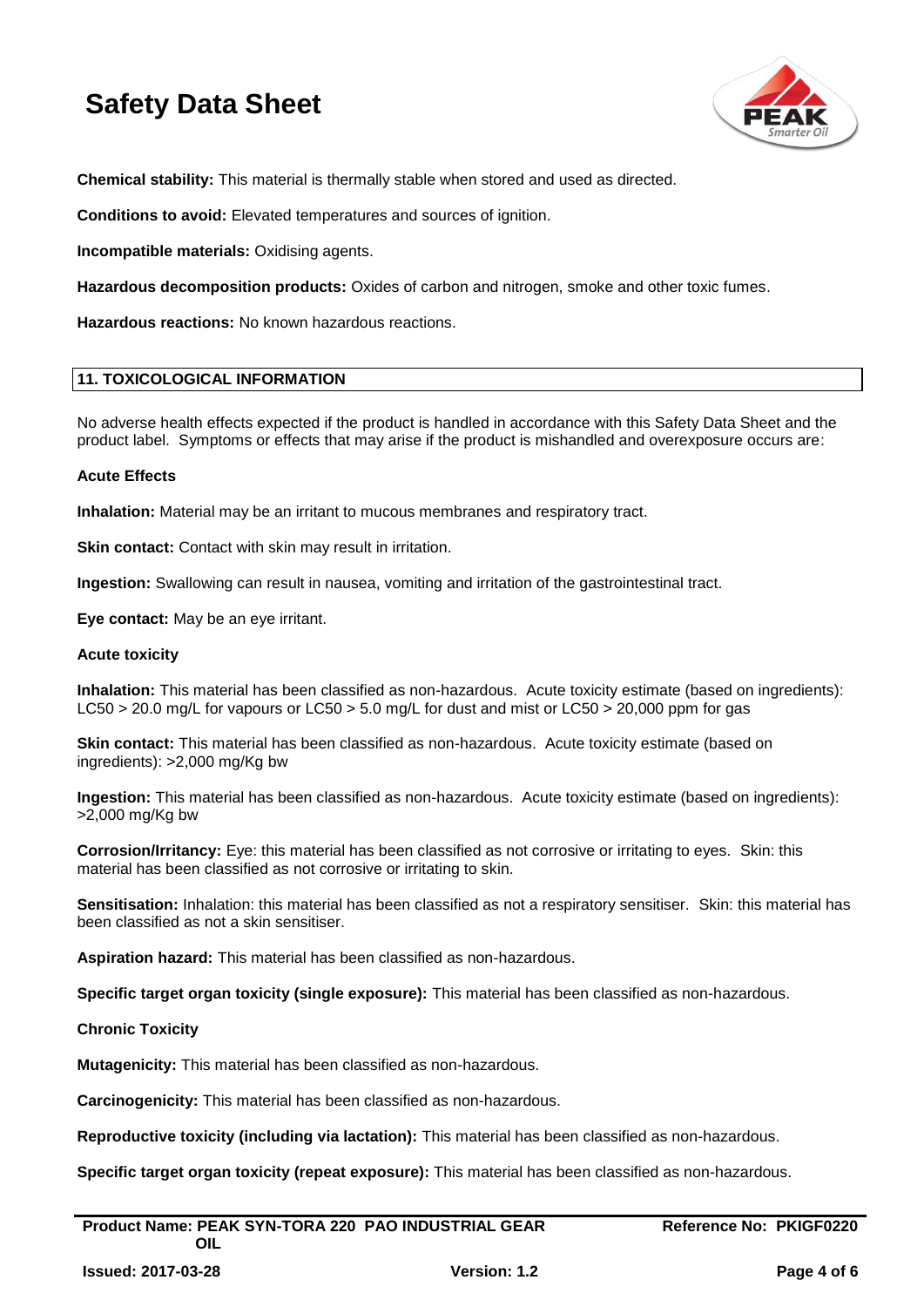

# **12. ECOLOGICAL INFORMATION**

Avoid contaminating waterways.

**Acute aquatic hazard:** This material has been classified as non-hazardous. Acute toxicity estimate (based on ingredients): >100 mg/L

**Long-term aquatic hazard:** This material has been classified as non-hazardous. Non-rapidly or rapidly degradable substance for which there are adequate chronic toxicity data available OR in the absence of chronic toxicity data, Acute toxicity estimate (based on ingredients): >100 mg/L, where the substance is not rapidly degradable and/or BCF  $<$  500 and/or log  $K_{ow}$   $<$  4.

**Ecotoxicity:** No information available.

**Persistence and degradability:** No information available.

**Bioaccumulative potential:** No information available.

**Mobility:** No information available.

#### **13. DISPOSAL CONSIDERATIONS**

Persons conducting disposal, recycling or reclamation activities should ensure that appropriate personal protection equipment is used, see "Section 8. Exposure Controls and Personal Protection" of this SDS.

If possible material and its container should be recycled. If material or container cannot be recycled, dispose in accordance with local, regional, national and international Regulations.

#### **14. TRANSPORT INFORMATION**

# **ROAD AND RAIL TRANSPORT**

Not classified as Dangerous Goods by the criteria of the "Australian Code for the Transport of Dangerous Goods by Road & Rail" and the "New Zealand NZS5433: Transport of Dangerous Goods on Land".

#### **MARINE TRANSPORT**

Not classified as Dangerous Goods by the criteria of the International Maritime Dangerous Goods Code (IMDG Code) for transport by sea.

#### **AIR TRANSPORT**

Not classified as Dangerous Goods by the criteria of the International Air Transport Association (IATA) Dangerous Goods Regulations for transport by air.

# **15. REGULATORY INFORMATION**

# **This material is not subject to the following international agreements:**

Montreal Protocol (Ozone depleting substances) The Stockholm Convention (Persistent Organic Pollutants)

The Rotterdam Convention (Prior Informed Consent)

Basel Convention (Hazardous Waste)

International Convention for the Prevention of Pollution from Ships (MARPOL)

# **This material/constituent(s) is covered by the following requirements:**

• All components of this product are listed on or exempt from the Australian Inventory of Chemical Substances (AICS).

• All components of this product are listed on or exempt from the New Zealand Inventory of Chemical

| <b>Product Name: PEAK SYN-TORA 220 PAO INDUSTRIAL GEAR</b> | <b>Reference No: PKIGF0220</b> |
|------------------------------------------------------------|--------------------------------|
| OIL                                                        |                                |